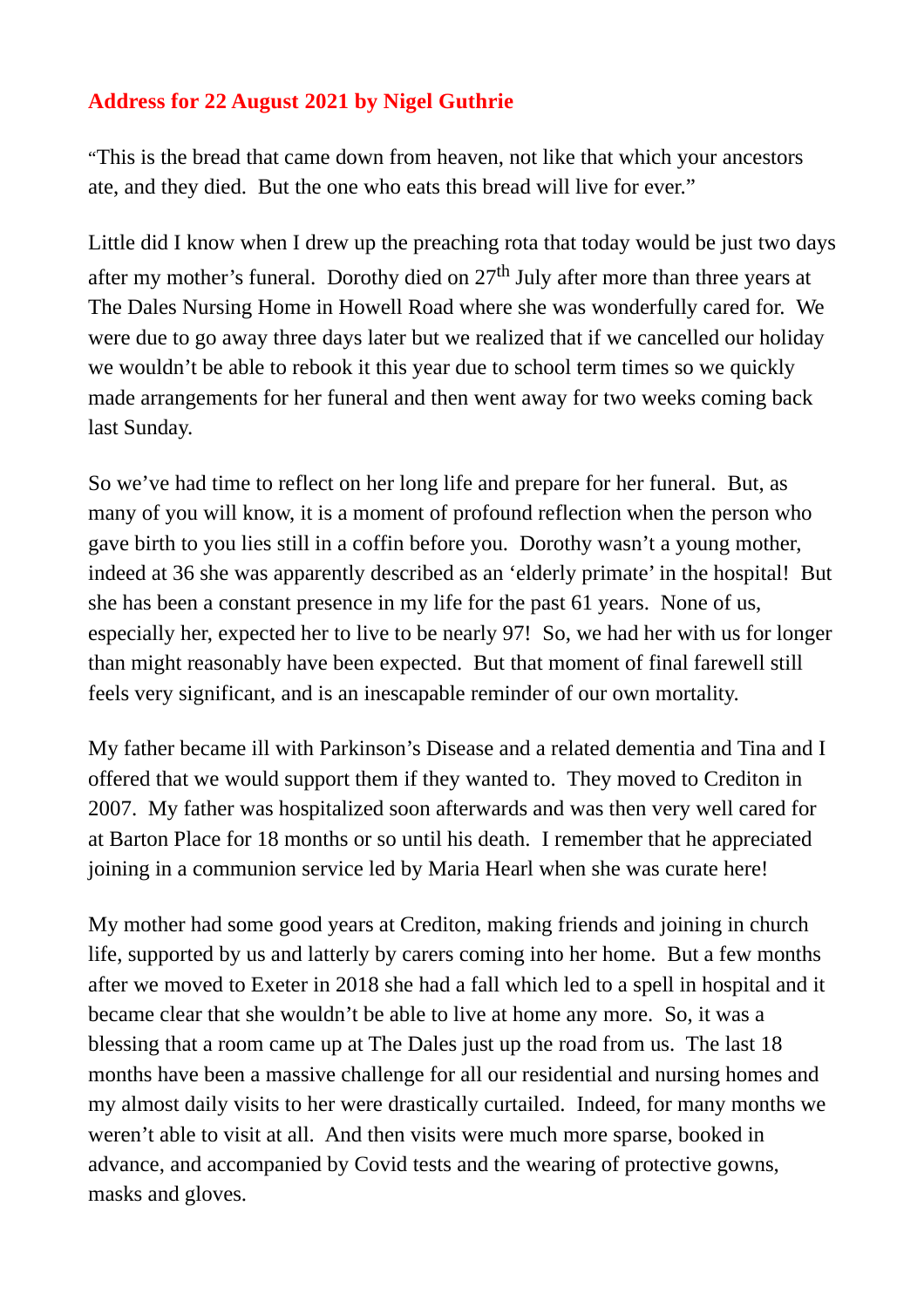My mother had been brought up as a Welsh Presbyterian but she always valued the communion service and church music, so she accommodated herself well to the church in Crediton. And in her final years at the Dales she asked that I should take communion in for her at Christmas and Easter.

I think for her it was part of her preparations for her death which she frequently anticipated. Indeed we became very used to her predictions that she wouldn't be here at the next birthday or new year – and to her confounding them for so long!

It was very moving to share Holy Communion with her propped up in her bed at The Dales. This sharing of the bread was undoubtedly a sign for her of God's love for her and of the promise of eternal life – "those who eat this bread will live forever". Although she faced considerable difficulties of various sorts, she remained faithful to God throughout her life and valued this tangible sign of communion with God and with fellow Christians. She was certainly a good and faithful servant.

Today we have heard that some of Jesus' disciples deserted him. Jesus realized that others would find the challenge of following him to his death too much to bear. In today's gospel we hear him ask the disciples "Do you also wish to go away?". But Simon Peter replies "Lord, to whom can we go? You have the words of eternal life. We have come to believe and know that you are the Holy One of God".

And perhaps, like Simon Peter, we feel *compelled* to believe because we have seen for ourselves the Truth revealed in the person of Jesus. So, in spite of our doubts, in spite of the failings of the church, in spite of the disasters that happen in the world, we choose to follow Jesus; the one who offers the love of God unconditionally to all who are willing to hear and receive. The sign of this unconditional love is the sacrifice which Jesus makes on the cross for us and for our salvation. And, Jesus left us the sacrament of holy communion that we would have a constant tangible reminder of his love for us, his sacrifice on the cross and his promise of eternal life 'this is my body, given for you, do this in remembrance of me.' We are reminded of all this every time we hear the words 'the body of Christ keep you in eternal life.'

Today's gospel reading is the final one in a series from St John that we have in this second-year cycle of readings. Most of the readings in year B come from Mark's gospel – and we will be back with Mark next week. But because Mark is the shortest gospel significant passages of John's gospel are added into this year's readings. The 'Bread of life' discourse which follows John's account of the feeding of the five